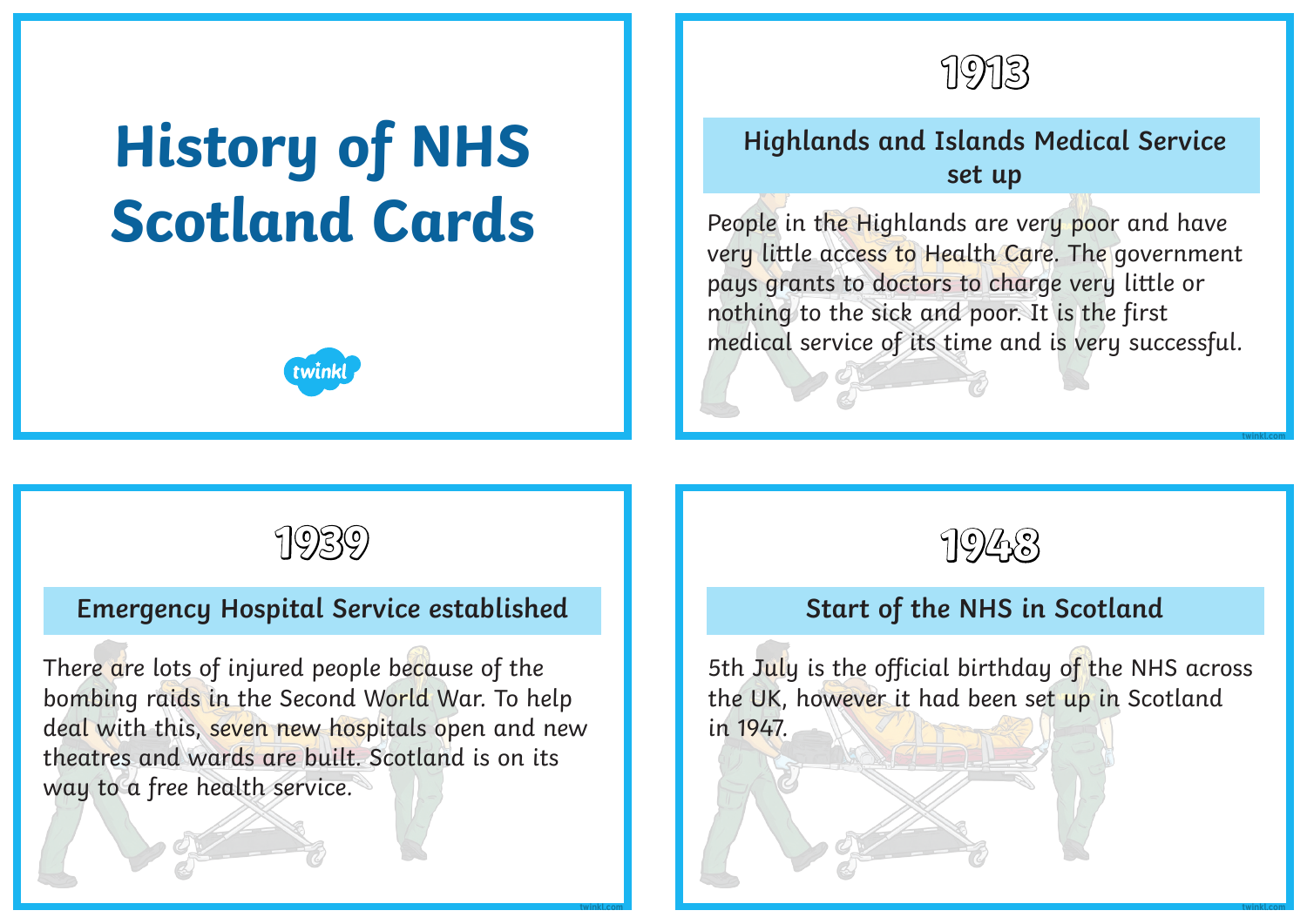

# **Prescription charges introduced**

In 1952, the government introduced a charge for your prescription. It cost 1 shilling (5p).



# **Ultrasound established**

Glasgow produces the first working ultrasound scanners. These have been used since and have saved countless lives around the world.



#### **New vaccinations are introduced**

**twinkl.com**

**twinkl.com**

In 1958, new vaccines for polio and diptheria are introduced.



#### **First nursing studies unit is set up**

**twinkl.com**

**twinkl.com**

Edinburgh University opens the first nursing studies unit in 1959, making Scotland a world leader in nursing education and research.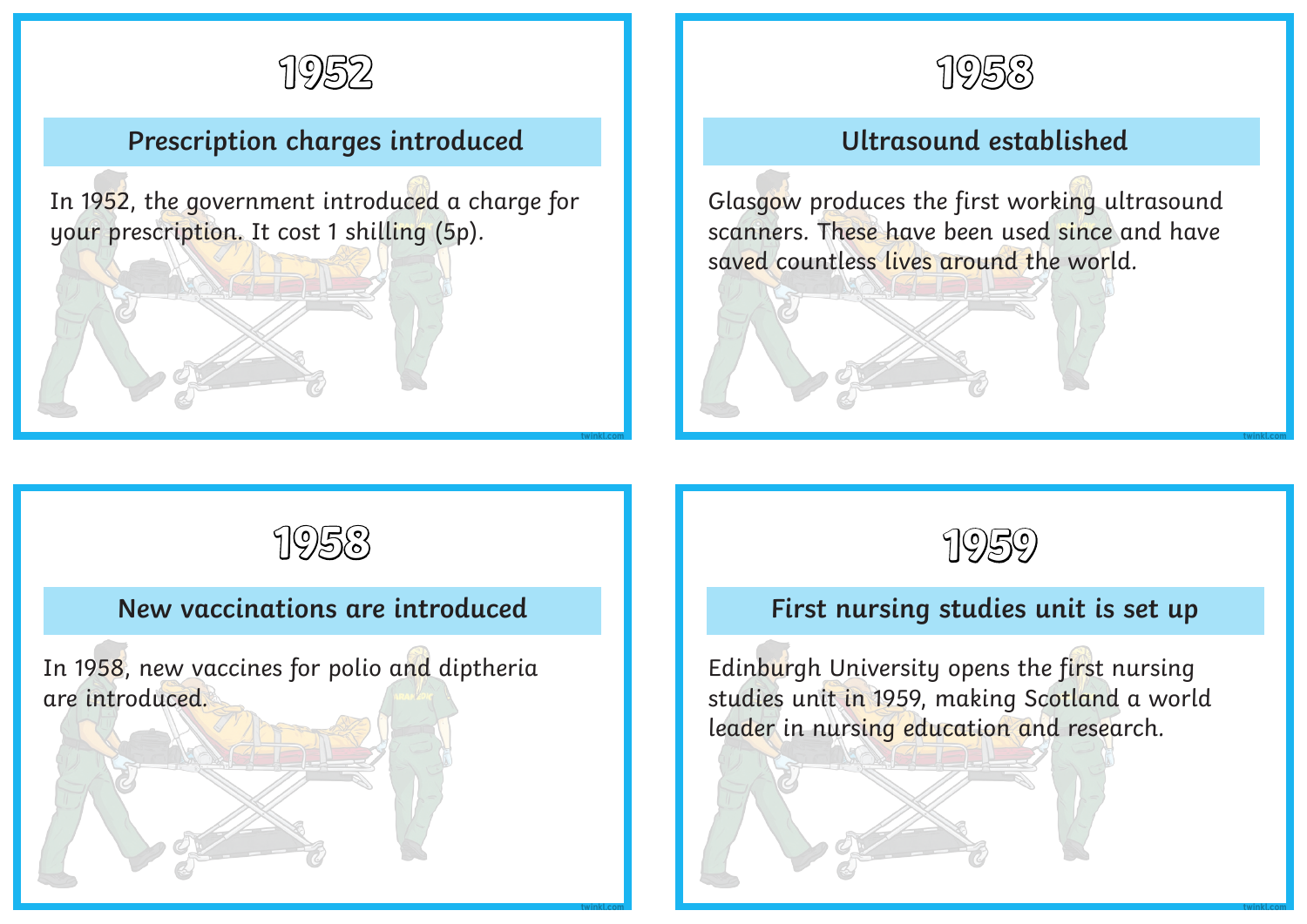

# **UK's first successful kidney transplant**

Sir Michael Woodruff's team at Edinburgh Royal Infirmary perform the surgery on a 49-year-old man who was given a kidney from his twin.



#### **First CT scans used**

Originally tested in London in 1971, Scotland uses CT scanners for the first time in Glasgow.



#### **MRI service starts**

For the first time ever, MRI scans are used for medical purposes in Aberdeen Royal Infirmary by Dr Francis Smith.

**twinkl.com**

**twinkl.com**



## **Sir James Black awarded Nobel Prize for Medicine**

Fife-born James Black's two drug discoveries (for heart disease and stomach ulcers) are among the most important of the 20th century, saving countless lives around the world.

**twinkl.com**

**twinkl.com**